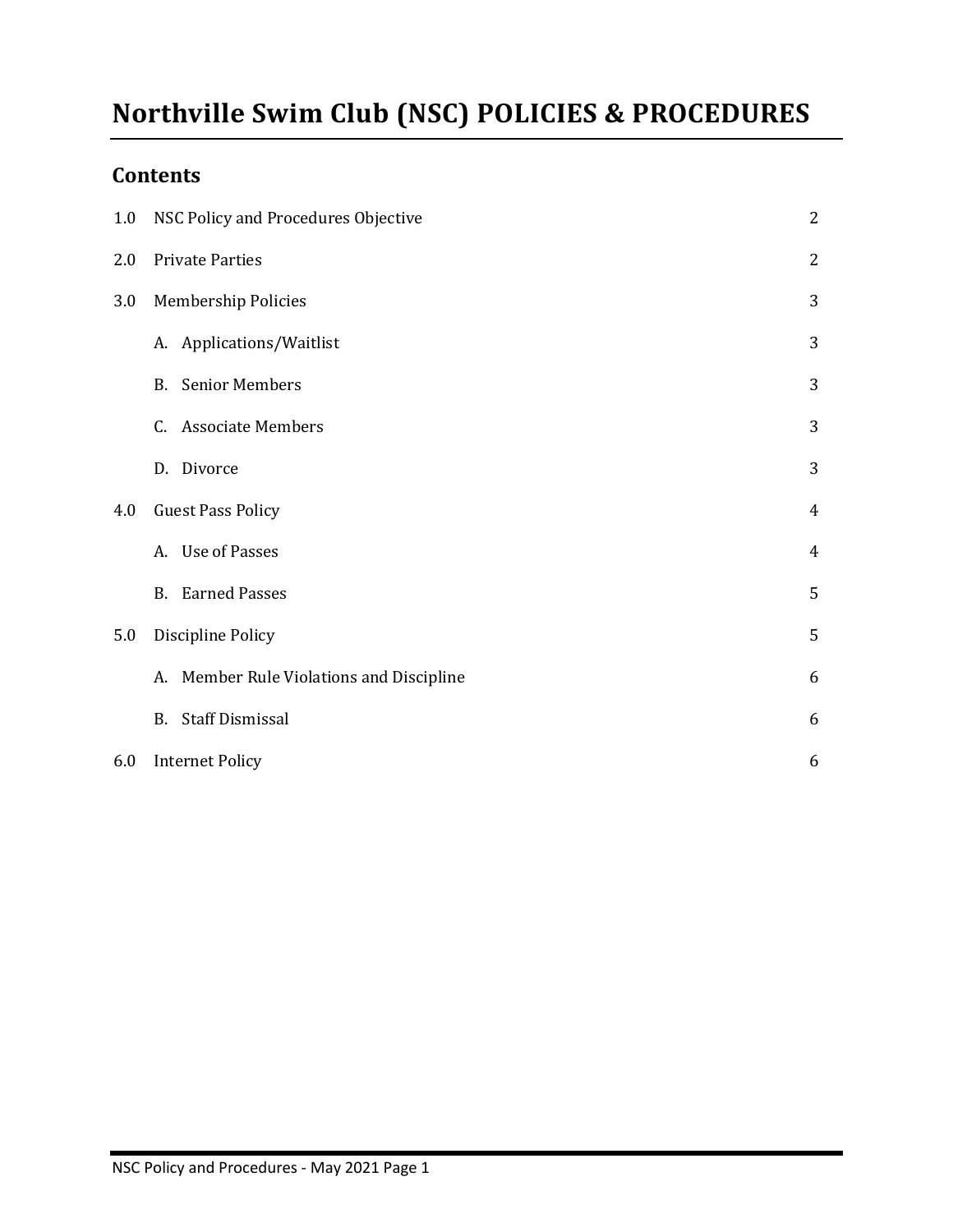# **1.0 NSC Policy and Procedures Objective**

The purpose of this document is to define HOW matters are addressed by NSC Members or Board of Directors. Policies & Procedures are intended to clarify the steps required for any given area in question. Matters not addressed in either the Bylaws, Rules, or Policies are subject to Board action.

# **2.0 Private Parties**

- A. A "Private Party" is defined as being **outside of normal pool operating hours** (which are open to the general membership), but during the scheduled season.
- B. Parties held during pool hours are subject to Manager approval and are limited to 20 guests. Requests for larger parties must have Board approval.
- C. Maximum party duration is four hours, which includes setup and cleanup.
- D. The \$50.00 deposit is refundable **only if** the area is left clean. Otherwise the deposit will be used for cleanup expenses by the Club.
- E. The charge for the party is \$50.00 per hour or \$5.00 per person, whichever is greater. The perperson charge applies to all guests and chaperones, whether they swim or not. Members are included in the count, and are charged for as party guests.
- **F.** Northville Swim Club members who are party guests will be charged the same and are included in the party guest count, along with non-members.
- G. Northville Swim Club will provide lifeguards, who will enforce all Club rules and regulations as they apply to all guests. Only lifeguards under the employment by Northville Swim Club will be allowed during the party - no substitute lifeguards.
- H. To ensure the safety of your party, please make sure that all guests familiarize themselves with all posted "Rules."

*Note: In the event of inclement weather, parties cancelled with less than 24 hour notice will be subject to charges equal to actual costs.*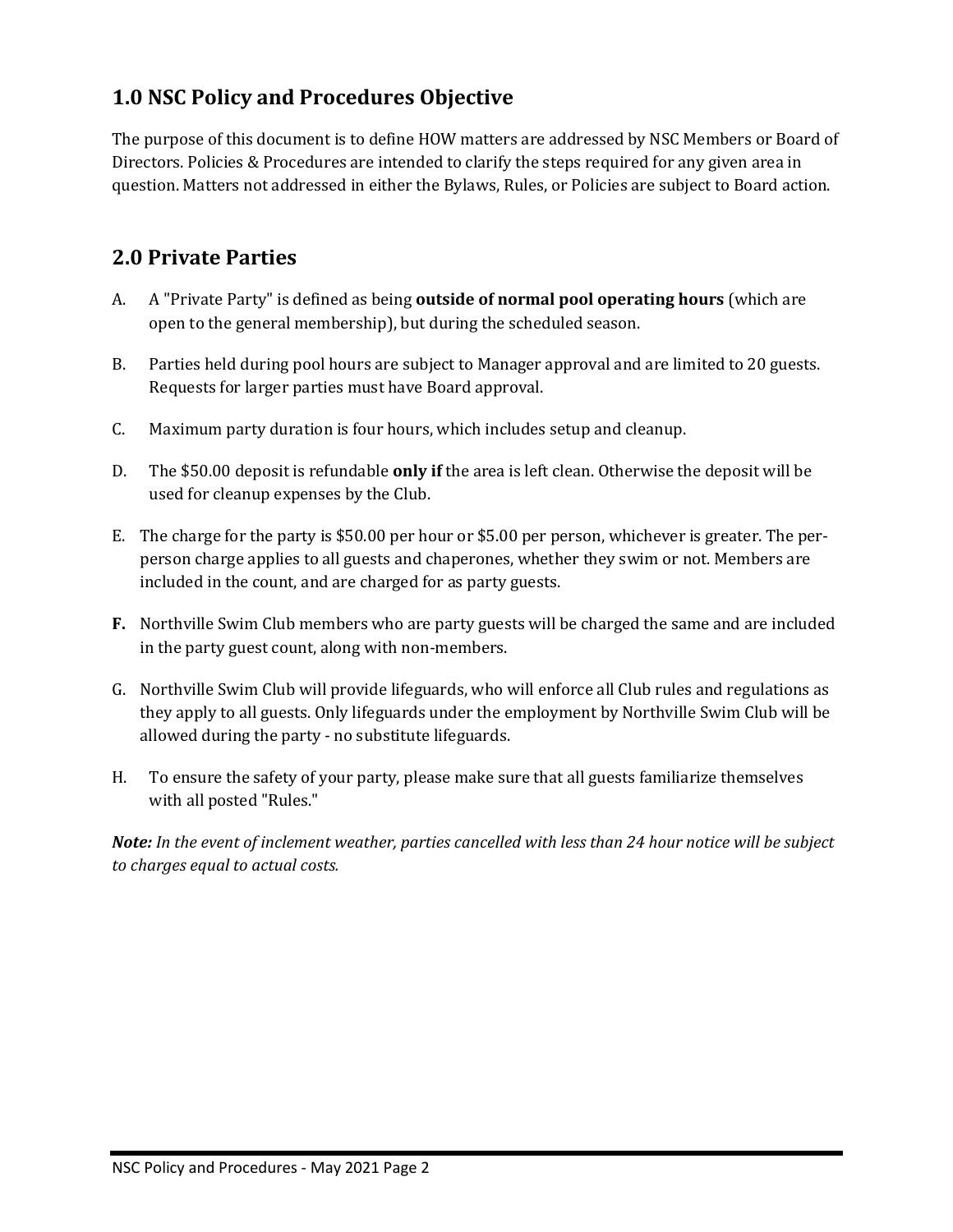# **3.0 Membership Policies**

#### **A. Applications/Waitlist**

Applications for membership may be downloaded from the website and sent, along with a nonrefundable application fee, to the Post Office Box. Membership to the Club is limited, therefore, when space is not available, applicants may be placed on a waiting list in numerical order. The Postmark date on the envelope determines the order in which a family is placed on the list. For this reason, all applications must be mailed and are not accepted at the Club. When the list is long and difficult to maintain, the Board may determine to close the waitlist and temporarily suspend accepting applications. Potential members on the waitlist are offered memberships annually in the spring only as space becomes available. They are allowed one opportunity to defer membership for one year and must either accept membership the following year or be removed from the waitlist. Once a member is removed from the waitlist and wishes to reapply, a new application is required. As waitlist applicants, families may sign up for swim lessons during designated sessions. They are sent a postcard every July with their new waitlist number and one-day free admission to the pool in the month of August. Families on the waitlist may choose to be removed at any time.

#### **B. Senior Members**

Members are eligible for "Senior Membership" and its benefits if at least one of the adults named on the membership Bond meets the "Rule of 60": must be age 50 or older as of May 31 of a given year **AND** must have 10 years of Club membership not including that summer.

#### **C. Associate Members**

Members may purchase an Associate Membership for a babysitter/nanny, or any relative (young adult/other family member) who is living in the home for the summer. The Associate Member would then be able to use the Club only when in the presence of a family member. An Associate membership costs \$65 and is good for one summer only.

#### **D. Divorce**

It is Club policy that one person can have their name on only one membership Bond. Therefore in the case of divorce and/or if subsequently one of the members named on the original Bond remarries, the Bond may be reassigned to only one family unit within the year. Options are:

- 1. One individual may buy the other out, or if by the Divorce Judgment, may be awarded the entire original Bond. Proof of the judgment or letter of request must be signed by both parties and notarized in order to change the name on the Bond. A new Bond will be issued for that number in the name of the person the judgment or dually signed request identifies.
- 2. If both members wish to remain in the Northville Swim Club, if available, one additional membership will be offered, for purchase within one year of the establishment of the new family unit.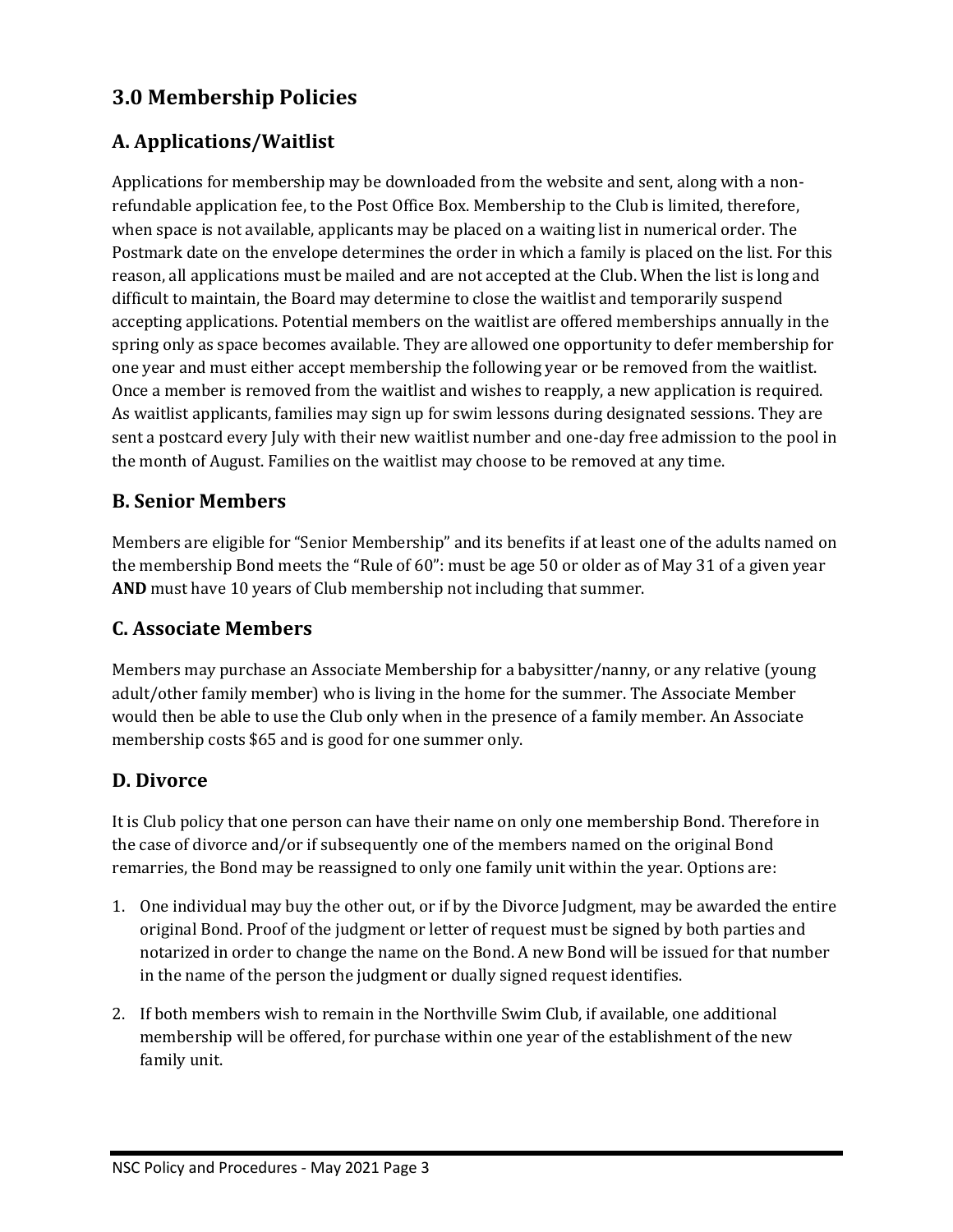- a. If no Bond is available, the newly formed family or the person not getting the original Bond will be allowed to purchase Associate Memberships for each new family member (spouse and/or children) for the one season only.
- b. If Bonds are available they may choose to be offered both new Bonds. Each family may then hold only one Bond. The new families must submit names for each Bond and payment for the new Bonds. The original Bond will then be refunded as issued in accordance with current policy. Payment for two initiation fees and dues for two memberships will also be required.
- 3. Both individuals may elect to leave the Swim Club; each Bond holder must request a refund in writing for the original Bond.

# **4.0 Guest Pass Policy**

Each membership number (member family) of the NSC may use up to a maximum of 30 Guest Passes during a season.

#### **A. Use of Guest Passes**

- 1. A membership family may bring in one family or six unrelated guests at one time. Guests must be accompanied by a member at all times.
- 2. Guest Passes are issued on a daily basis and are not transferable, however, any guest may leave and re-enter as they please on a single day if accompanied by the original host member.
- 3. Up to six Guest Passes may be used on a given day at the NSC. A Guest Pass is required for each guest (whether they swim or not).
- 4. Guest Passes cost \$5.00. Guest Passes may be earned through volunteer work for the Club (see *Section B. Earned Guest Passes* below).
- 5. A member family (single membership number) is limited to using 30 Guest Passes per season regardless of whether the passes are purchased or earned through volunteer work.
- 6. Foreign Exchange students living with a member family may attend free. Guest Passes must be used for babysitters, or associate memberships may be purchased - see *Section 3.C.* of this document.

#### **B. Earned Guest Passes**

- 1. Of the allowable 30 Guest Passes per membership number per season, all 30 Guest Passes may be earned through volunteering for Club work.
- 2. Guest Passes are earned at the rate of five per hour of work for NSC.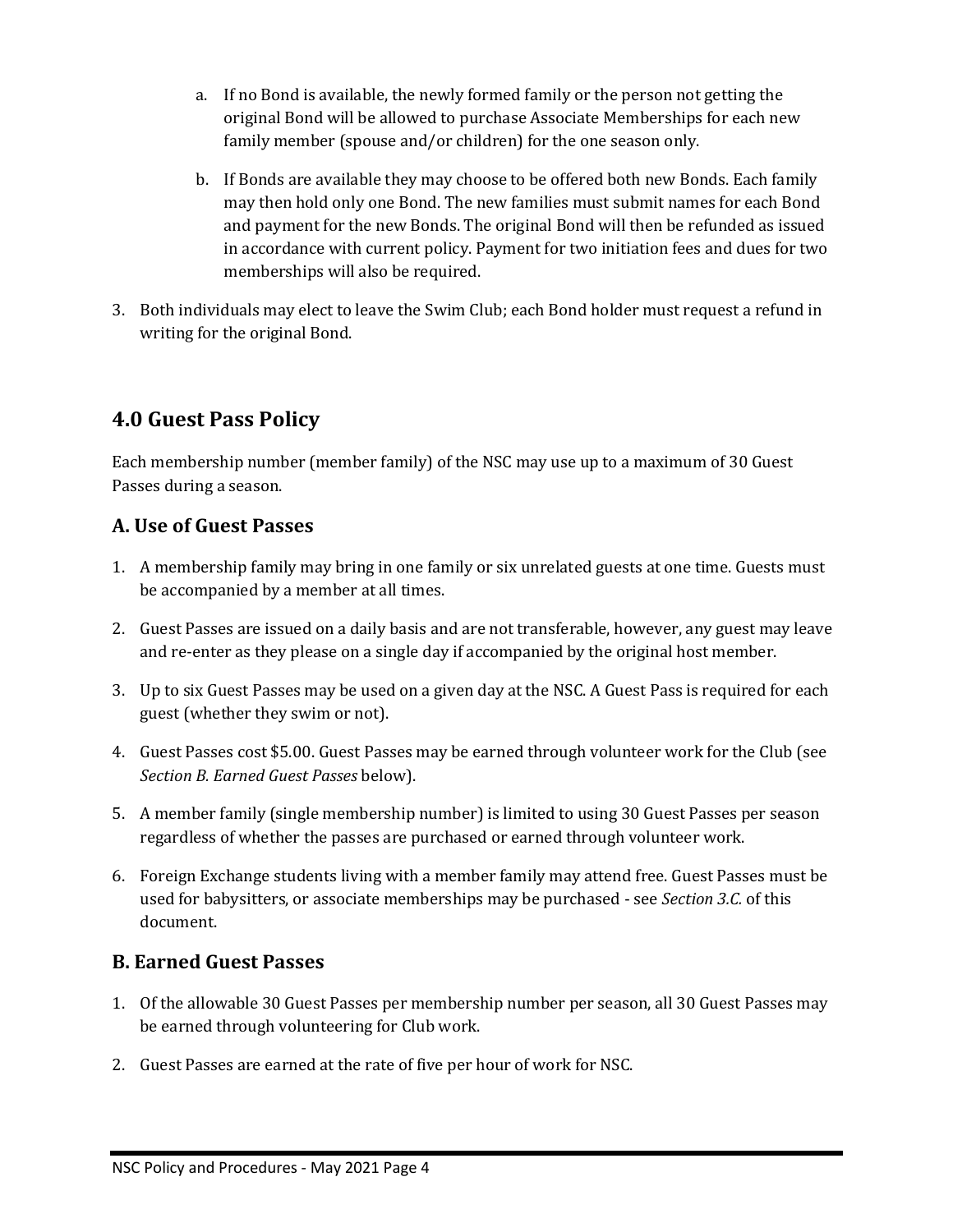- 3. Guest Passes may be earned during the Spring Work Days, by volunteering at teen dances or Coney Nights, working other Social events, working on the grounds, or other volunteer efforts at the discretion of a Board member.
- 4. Guest Passes may not be earned for future pledged work (no free/earned Guest Passes issued until the work is completed).
- 5. Volunteer work preseason (October through May) earns Guest Passes for the upcoming season. Volunteer work during June and July earns Guest Passes for the current season. Volunteer work during August earns Guest Passes for EITHER the current season or the next season. The member who performs volunteer work during August must assign the earned Guest Passes to either the current season or the next season at the time of the volunteer work. Volunteer work during September earns Guest Passes for the next season.

*Example: If you work two hours at a Coney Night in August, at the end of your shift you must tell the Coney Night Coordinator if you want your ten earned Guest Passes applied to the current season or the next season.*

6. A member family (single membership number) is limited to using 30 Guest Passes per year regardless of if the passes are purchased or earned through volunteer work.

# **5.0 Discipline Policy**

The root of the word Discipline means "to teach." It is the intent of these policies for members to abide by the rules and to define consequences if they do not. Parents are expected to acquaint their children and guests with all rules and to remind them that all will be accountable to staff for the enforcement of all rules.

#### **A. Member Rule Violations and Discipline**

All members and guests are expected to follow the Rules of the Club. The Rules of the Club are for the safety of all members and guests are never optional.

- 1. Members and guests who do not follow the Rules of the Club will be asked to correct their behavior or actions by a staff member.
- 2. Members and guests who choose not to follow rules in the pool, in the locker areas, or on the grounds will be asked to sit out of activities for 20 minutes. They may return to the activities after the 20 minutes if they follow the rules.
- 3. Members and guests who do not follow the rules, do something considered to be dangerous to themselves or others, or give the staff a difficult time when asked to change their behavior or actions will be asked to leave the Club by a manager, staff member acting as a manager, or Board member. If a young minor is asked to leave, a parent will be called and requested to pick up the minor while he/she waits in the office.